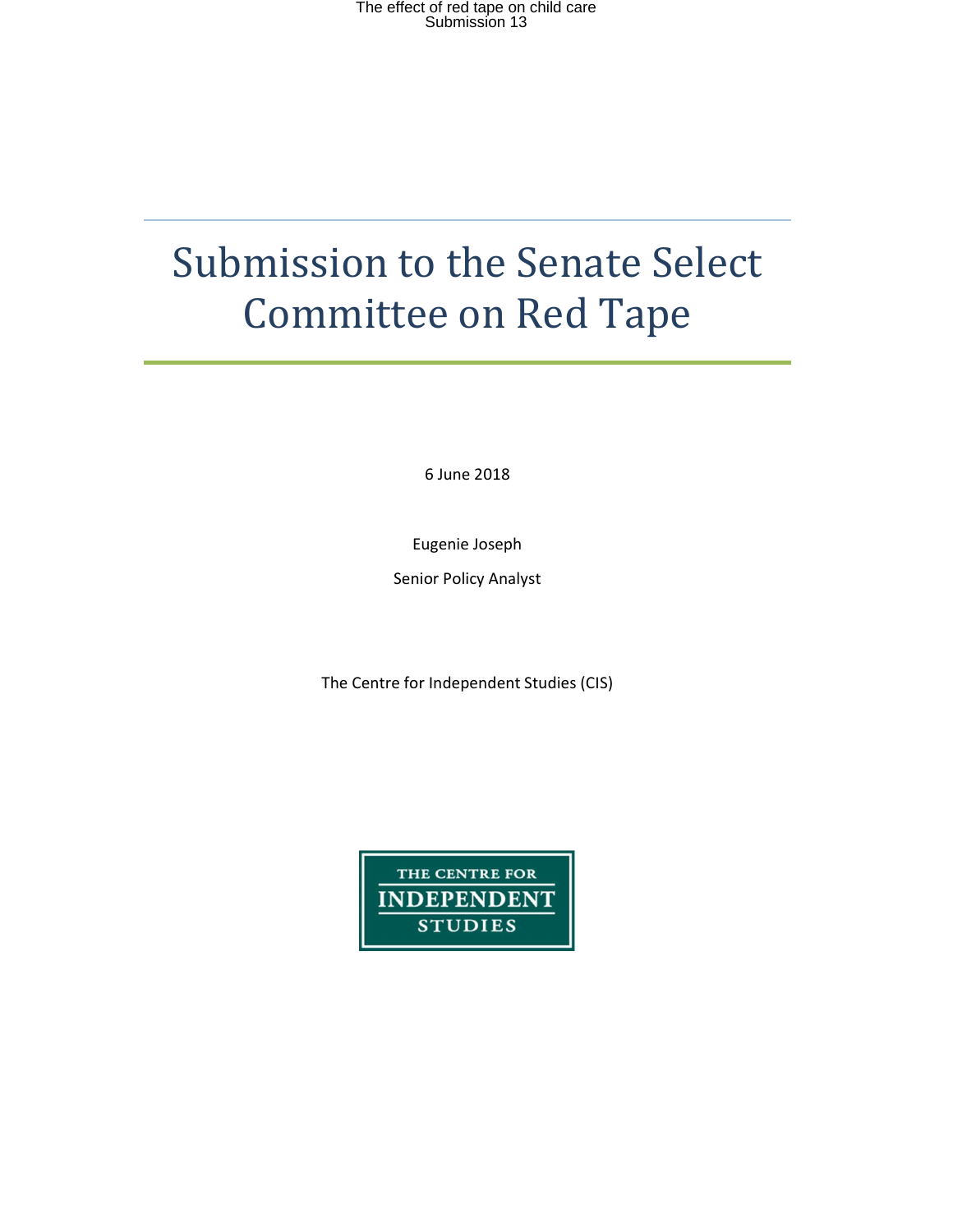Red Tape Committee Department of the Senate PO Box 6100 Parliament House Canberra ACT 2600

Email redtape.sen@aph.gov.au

### Submission to the Senate Select Committee on Red Tape

The Centre for Independent Studies (CIS) welcomes the opportunity to provide a submission to the Senate Select Committee on Red Tape conducting the inquiry into the effect of red tape on childcare.

The CIS is a leading independent public policy think tank in Australasia. Founded in 1976, its work is driven by a commitment to the principles of a free and open society. The CIS is independent and non-partisan in both its funding and research, does no commissioned research nor takes any government money to support its public policy work.

The CIS has been a strong advocate for freedom of speech and limited government for more than 40 years. We have always opposed regulations that impose unnecessary restrictions on democratic participation, or that unnecessarily limit the fundamental principle of freedom of speech.

This submission is made by Eugenie Joseph, a Senior Analyst in the economics program at the CIS. I specialise in microeconomic policy issues and am currently undertaking a research project examining the supply-side regulation of the Australian childcare market. I have extensive experience in government, working for the Commonwealth Treasury in Canberra in the areas of taxation, regulation and competition policy. I hold a Bachelor of Economics from the University of Sydney.

Yours sincerely,

Eugenie Joseph

Senior Analyst – Economics program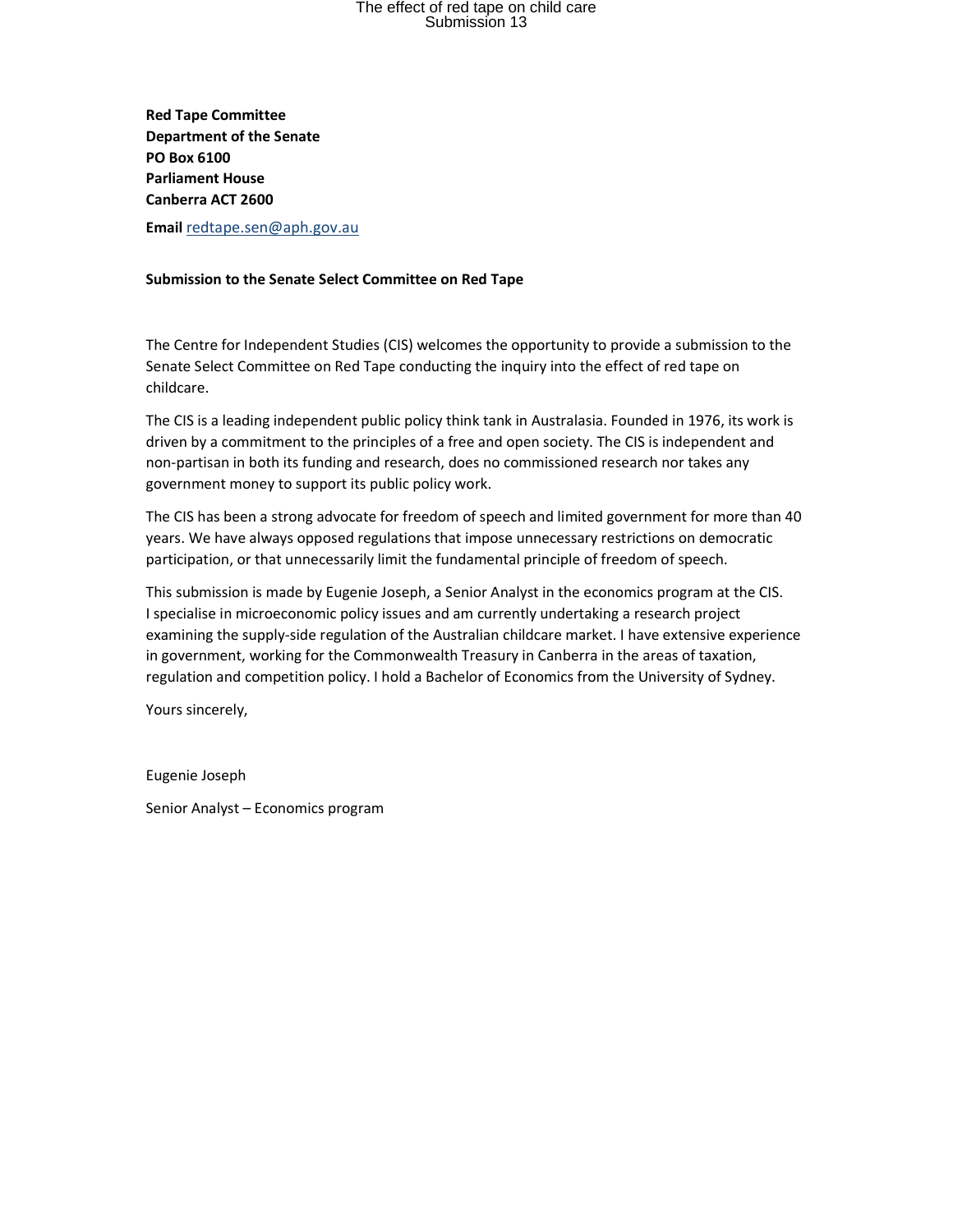### Executive Summary

Childcare fees in Australia have been growing well above inflation in recent years. Across all childcare service types, hourly fees increased on average by 17% in real terms between 2012 and 2017.

Even with generous taxpayer-funded subsidies, out-of-pocket costs have increased significantly for parents. From 2011 to 2017, average weekly out-of-pocket cost of childcare increased by 48.7% in nominal terms or 28.6% in inflation-adjusted terms. At the same time, public expenditure on childcare fee assistance is expected to increase from \$7.2 billion in 2017-18 to over \$9.5 billion in 2021-22.

The childcare sector in Australia has been characterised by growing government intervention in recent decades, culminating in the introduction of the National Quality Framework (NQF). Inevitably, this has precipitated new forms of red tape for the sector. Many of the NQF regulations entail significant administrative and compliance costs, while many of the cited benefits are contestable and not based on compelling evidence.

Staffing regulations are a particular source of burden, as labour-related costs make up over 60% of a childcare provider's total operating costs. The effects of these regulations have been:

- Growth in the early childhood education and care (ECEC) workforce of 72% since 2010, which has outpaced the 46% increase in the total number of children in formal child care, but has failed to address the problem of childcare availability and high fees.
- A quarter of the national childcare workforce is undertaking ECEC-related study to satisfy the national qualification requirements, which come at a significant cost to workers, employers, taxpayers and – ultimately – parents who use childcare. Obtaining a certificate III qualification in early childhood education and care can cost more than \$3,000 and a diploma around \$10,000. A certificate III can take one year to complete and a diploma around 18 months.
- The creation of significant regulatory burden for service providers, particularly in regional areas where it can be difficult to attract and retain qualified staff.<sup>1</sup> Regional providers also have a higher reliance on staffing waivers (temporary exemptions from staffing requirements) than urban providers.

Furthermore, it does not appear that the NQF is meeting a key objective: to promote greater transparency and public awareness of 'quality' levels in child care. Parents continue to display low awareness of the NQF and prioritise affordability and accessibility over 'quality' of childcare.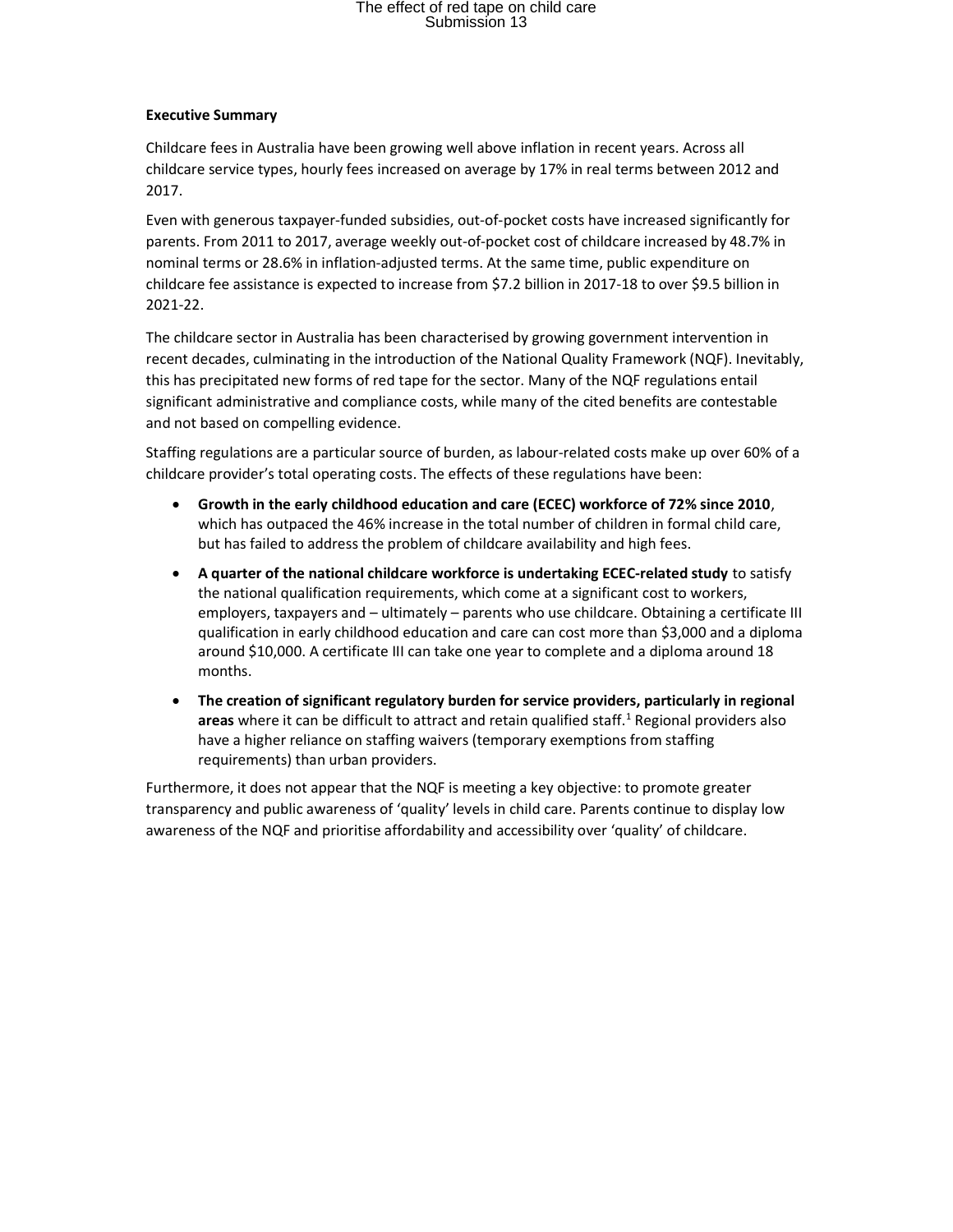#### Introduction

National childcare regulations cover a range of areas including staffing, health and safety, education programs and governance. In most of these areas, red tape is likely to be an issue of concern. However, the focus of this submission is on the staffing regulations — specifically, the minimum qualification and staff-to-child ratio requirements under the NQF. As staff costs can make up over 60% of a childcare service's operating costs, rigid staffing requirements will have a particularly adverse effect, driving up costs for childcare providers which are ultimately passed on to parents in the form of higher fees.

Regulation should be imposed only where it can be demonstrated that the benefits outweigh the costs. However, there is a lack of compelling evidence that staffing regulations lead to improved outcomes for children. Further, staffing regulations place a heavy regulatory burden on both childcare workers and providers. This submission outlines the consequence of such regulation: childcare workers are forced to invest time and effort in obtaining qualifications; childcare providers must employ more staff and support staff training; and parents and taxpayers ultimately bear the costs of these regulations through higher childcare fees.

#### What constitutes 'red tape'?

While there are different views on what constitutes 'red tape', it can generally be defined as poorquality, unnecessary or burdensome regulations that impose administrative and compliance costs on individuals, businesses or organisations.

In its submission to this Committee, the Australian Children's Education & Care Quality Authority (ACECQA) stated a view that the 'structural quality' standards under the NQF do not represent red tape. However, it is reasonable to take a broader view of identifying red tape.

Even where a policy objective is recognised as important (for example, early childhood development), some or all of the regulations implementing the policy may be red tape if they are ineffective or an inefficient way to achieve the desired objective. Therefore, it is appropriate that the Committee consider whether the core regulations under the NQF, like staffing and qualification requirements, are red tape.

#### Occupational regulation in childcare

Occupational regulation is a type of labour market regulation, whereby governments use certain rules and criteria to control entry into a professional occupation or trade. Common forms of occupational regulation include licensing (where it is unlawful to practice a profession without government approval) and *certification* (where a regulatory authority issues a certificate based on assessment of the education or skills of a person).

The National Quality Agenda for Early Childhood Education and Care (NQA) imposes a framework of occupational regulation in the ECEC sector both through minimum qualification requirements and staff-to-child ratios for approved childcare providers.

## Benefits of occupational regulation

Occupational regulation is often justified where the quality of a service is difficult to assess, so the regulator assures consumers that the provider meets certain minimum requirements. The promotion of public health and safety, for example, is a common objective of occupational regulation. For many consumers, it is important to have a high level of trust in the quality of certain services, such as medical treatments or vehicle safety checks.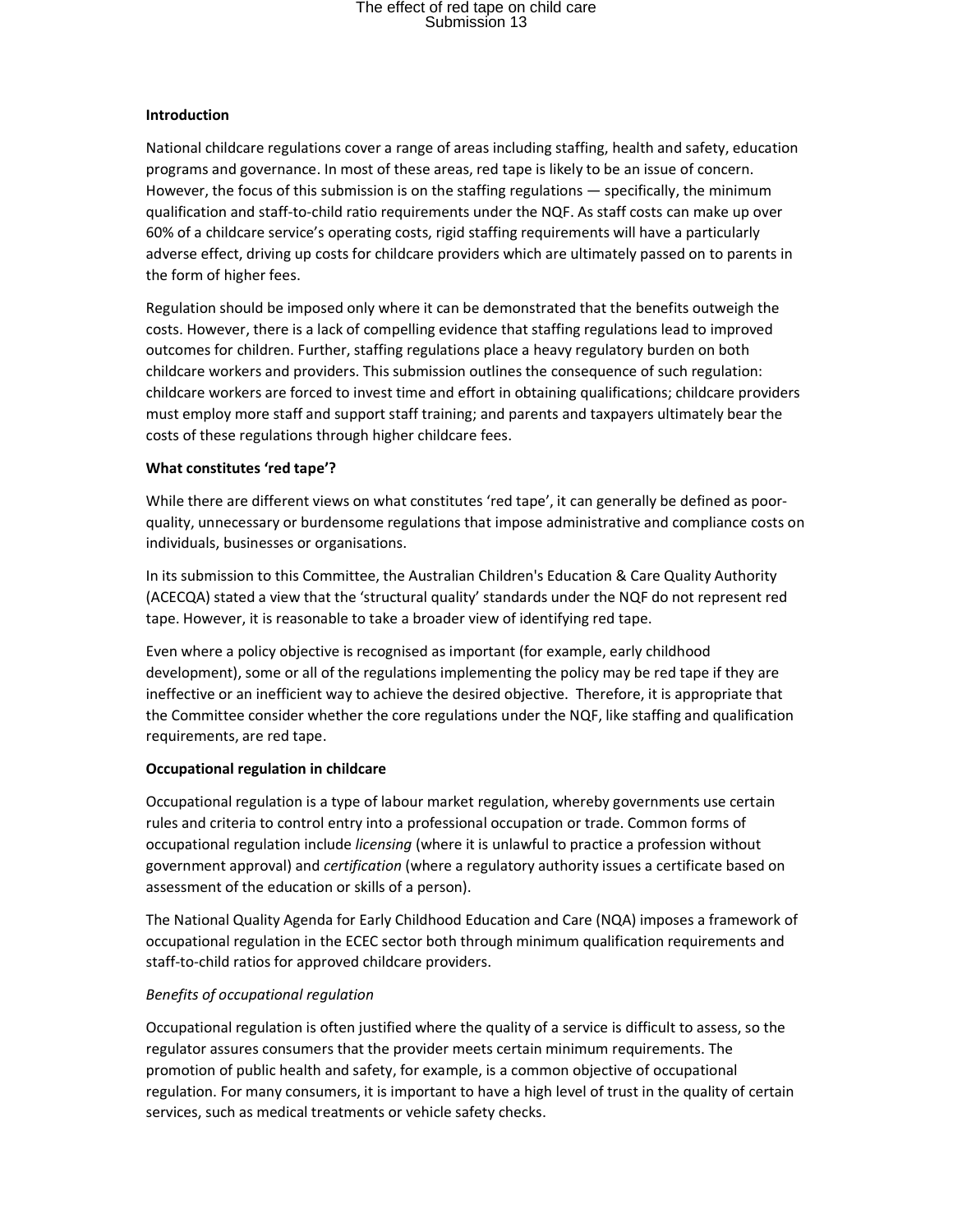### Downsides of occupational regulation

However, there are also significant downsides of occupational regulation and some government licensing or certification requirements function as unnecessary 'red tape'.

First, occupational licensing creates regulatory barriers to entry for workers, requiring them to undertake expensive, specialist training and meet subjective requirements — often before they can even apply for a job.

Second, the barriers to entry and cost limit the availability of workers, making it hard and expensive for businesses to find and retain qualified staff. This is especially problematic in poorer communities and regional areas.

Finally, businesses will often also have to submit to regular government inspection and oversight to ensure compliance with the standards (for example childcare services are assessed on their compliance with the NQF). This imposes costs both on businesses, which are passed on to consumers, and government which has to conduct the checks.

### The National Quality Framework

### Staff-to-child ratios

Under the NQF, the minimum number of staff (or educators) required to educate and care for children at a centre-based service must comply with the following ratios:

- for children from birth to 24 months of age: 1 educator to 4 children;
- for children over 24 months and less than 36 months of age: 1 educator to 5 children;
- for children aged 36 months of age or over (not including children over preschool age): 1 educator to 11 children; and
- for children over preschool age: 1 educator to 15 children.

The NQF also allows state authorities to issue a waiver, if a childcare provider can demonstrate difficulty meeting the staffing requirements — either on a temporary or permanent basis.

## Staff qualifications

Under the NQF, 50% of staff required to meet the relevant staff-to-child ratios in a centre-based service working with children preschool age and under, must have, or be actively working towards, at least an approved diploma level education and care qualification.

All other staff required to meet the relevant ratios at the service must have, or be actively working towards, at least an approved certificate III level education and care qualification. The national authority, ACECQA, is required under the law to publish on its website a list of approved qualifications.

In addition, childcare providers must employ a qualified early childhood teacher for a certain number of hours, depending on the number of children in care and hours of operation.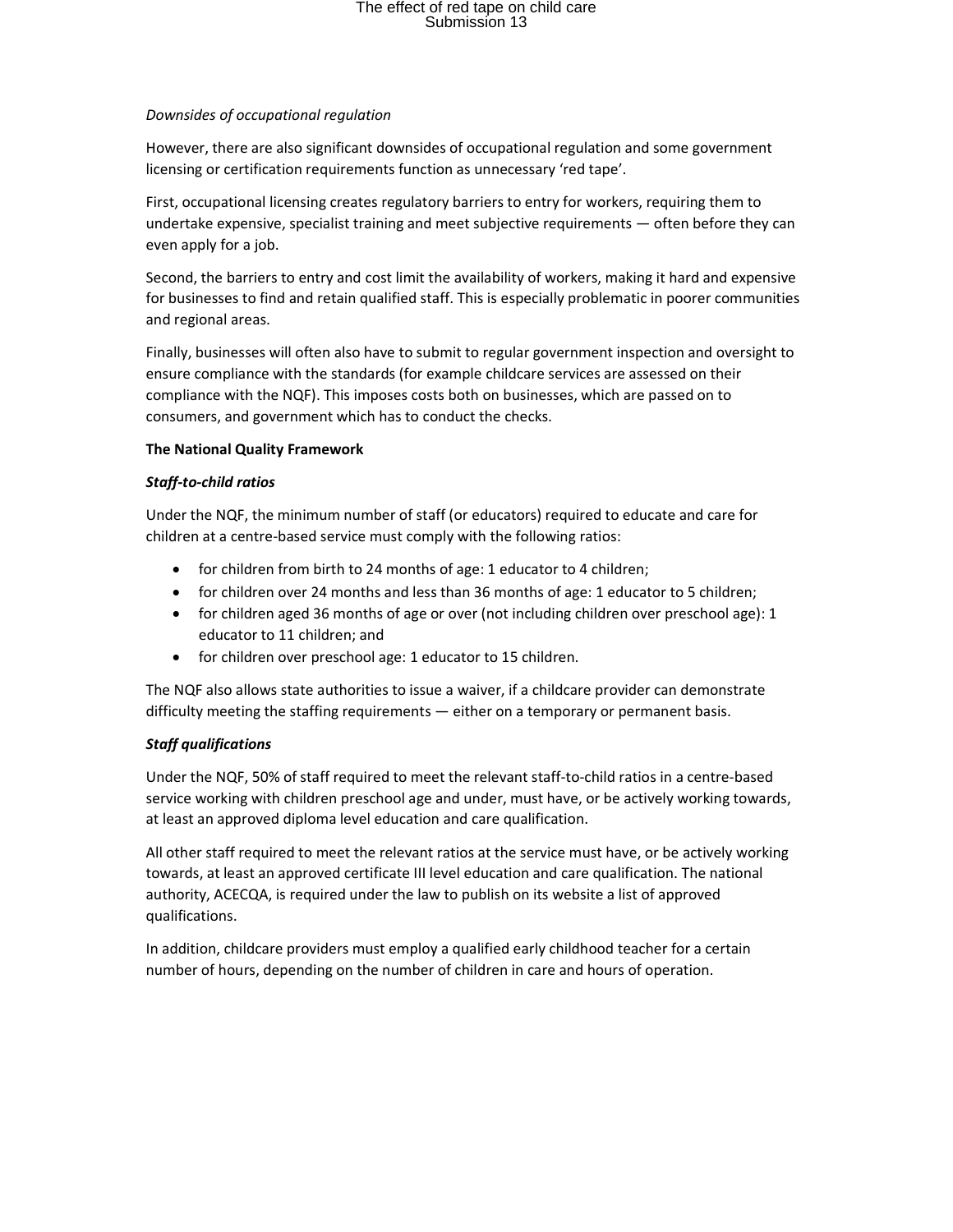#### Assessing the costs of regulation

#### Workforce growth is exceeding increases in availability

The introduction of the NQF has contributed to the sizeable growth in the ECEC workforce in recent years, as childcare providers work to meet the relevant staff-to-child ratios that came into full effect in 2016. Between 2010 and 2016, the workforce size grew in total by around 72%,<sup>2</sup> compared to a 46% increase in the number of children in formal care over that period.<sup>3</sup> This translates to one new worker for every four additional children in care.

In its 2014 Inquiry into Childcare and Early Childhood Learning, the Productivity Commission reported that the new staff-to-child ratios and qualification requirements had made it more difficult for services to recruit and retain a sufficient number of staff.<sup>4</sup> Therefore, despite the rapid growth in the workforce, parents continue to report persistent difficulties in finding available or suitable childcare places for their children.<sup>5</sup>

The Productivity Commission also concluded that total wage expenses of the childcare sector would increase as a consequence of the need to recruit additional staff to meet the minimum ratios. This has been borne out by the recent growth in total wage costs of the childcare sector, which have increased from around \$4 billion in 2010 to over \$7.5 billion in 2016.<sup>6</sup>

#### Qualifications and upskilling rates

The average qualification level of staff who work directly with children in the ECEC sector has increased considerably from 2010 to 2016. Overall, more than four fifths (85.2%) now hold an ECECrelated qualification, compared to 68.9% in 2010. This growth can be largely attributed to the phasein of national qualification requirements.

There is also significant levels of upskilling among the ECEC workforce. In 2016, over a quarter of contact staff qualified at the certificate III/IV level were studying at a higher level – mostly for a diploma or advance diploma, while 15.8% of staff qualified at the advanced diploma/diploma level were studying for a Bachelor degree or above.<sup>7</sup>

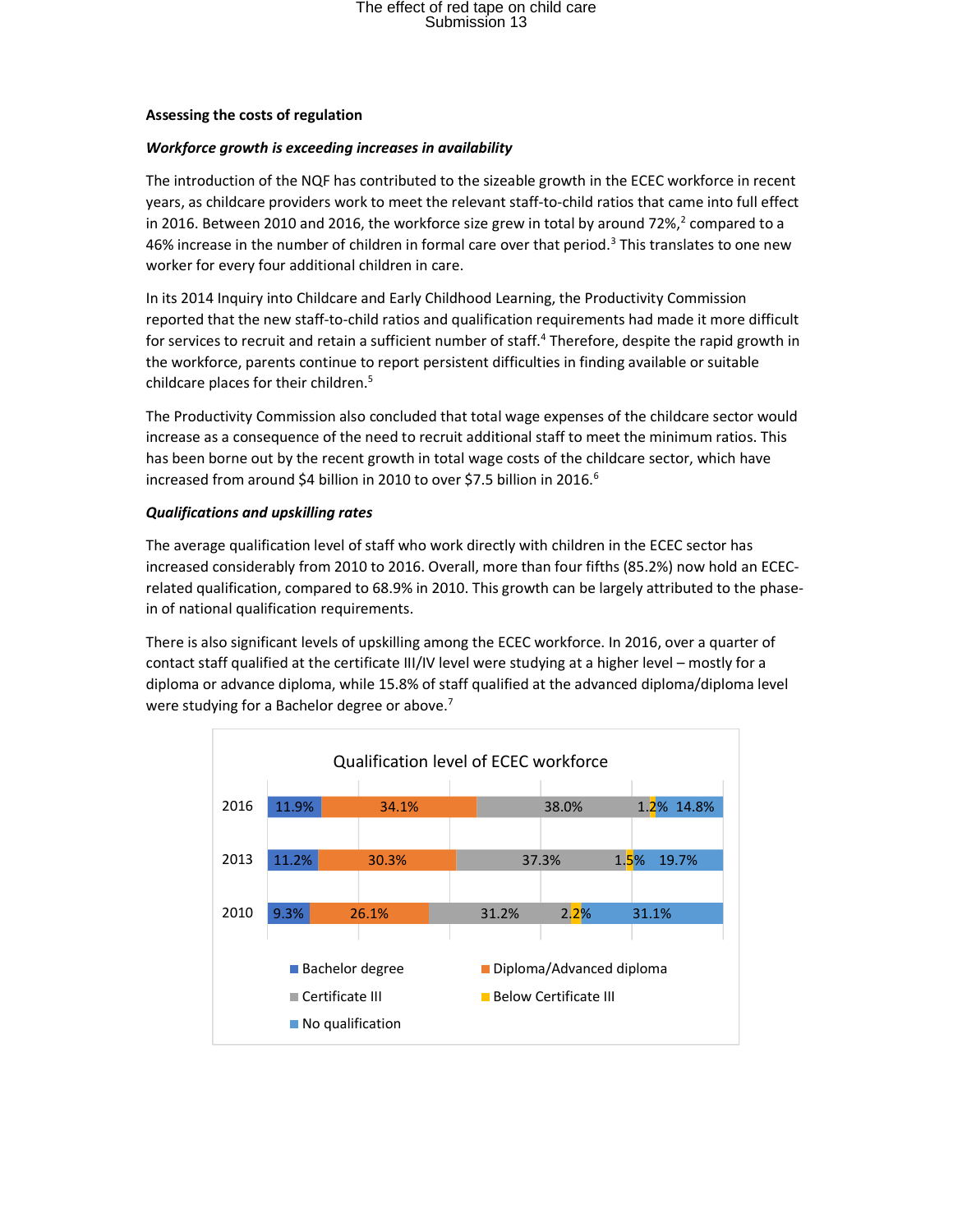### The costs of staffing requirements

Minimum staff-to-child ratios and qualification requirements come at a cost to childcare workers, service providers and ultimately parents and taxpayers who help subsidise childcare services.

#### Impact on workers

A minimum of a certificate III or diploma level qualification is required for workers seeking long-term employment in formal childcare. Therefore, the costs of obtaining qualifications is unavoidable for most ECEC workers, even if they already have experience of working in childcare.

An approved ECEC-related qualification involves substantial fees, which are often covered in part by taxpayer-funded loans or grants. Based on the federal Department of Education and Training's list of approved training providers, the average course fee for a certificate III in Early Childhood Education and Care is \$3,600, while the average fee for a Diploma of Early Childhood Education and Care is \$10,000.

To obtain a qualification also represents a major time commitment for the worker. A certificate III can take up to a year to complete, while a diploma can take as long as 18 months. Qualifications include compulsory workplace experience with a minimum number of placement hours, noting that ECEC workers may satisfy this requirement through employment at a childcare service.

Qualification must also be recognised as an approved course under the NQF. ECEC workers with qualifications obtained overseas or not included in the approved list, must apply to ACECQA to have that qualification recognised. ACECQA must assess if the qualifications are equivalent to the approved educator qualifications under the NQF.

#### Impact on providers

Minimum staff-to-child ratios have the effect of increasing labour costs for providers. Staff wages are the largest component of childcare costs, with wage expenses accounting for over 60% of provider operating costs.<sup>8</sup> In its 2014 childcare inquiry report, the Productivity Commission noted that the staff-to-child ratios and minimum qualifications would affect labour costs of childcare operators. In fact, average wage costs for providers are estimated to have grown by 8% between 2015 and 2016, which the sector has attributed to the impact of the minimum staff-to-child ratios from 1 January 2016.<sup>9</sup>

Furthermore, employers are generally required to pay higher wages for staff holding higher qualifications. Under the award wage system, for example, a diploma-qualified worker will be on a higher pay grade than a certificate-qualified worker.

#### Impact on parents and taxpayers

Where there is upward pressure on labour costs, these additional costs will generally be passed on in the form of higher childcare fees, paid by parents and taxpayers. In its childcare inquiry report, the Productivity Commission found that costs imposed on childcare providers from regulatory changes had generally been passed through to parents and government. The Commission noted specifically that regulatory-induced changes in wage expenses would be a contributing factor to growth in childcare fees.<sup>10</sup>

Since the introduction of the NQF in 2012, public expenditure on childcare fee assistance has increased by 40% in real terms, from around \$4.7 billion to over \$7 billion in 2017-18. For parents,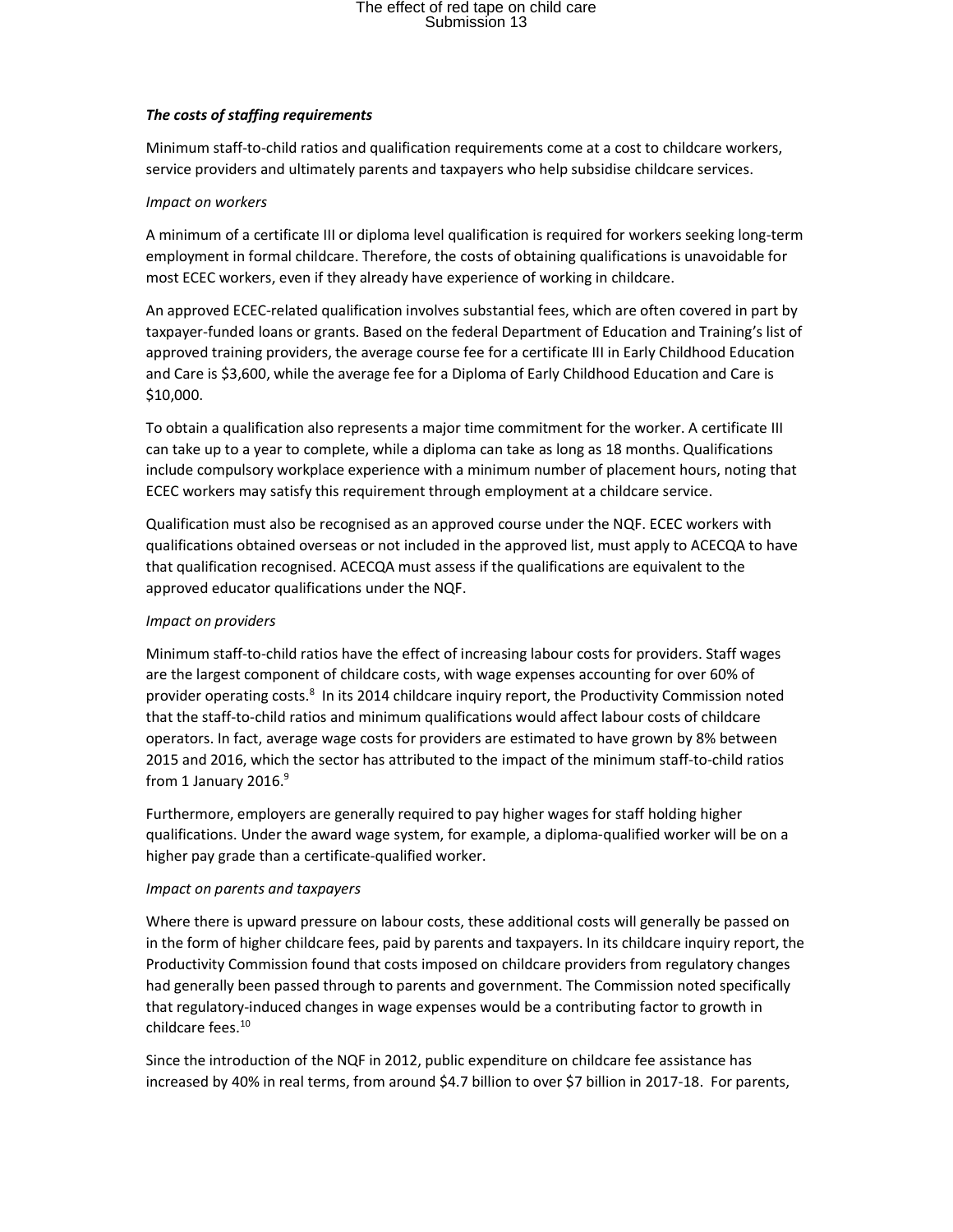average weekly out-of-pocket costs of childcare increased by 28.6% in real terms, despite little change in the average number of hours of childcare.<sup>11</sup>

### Impact on future costs

In the absence of any efforts to lighten the burden of regulations, labour and regulatory costs can be expected to continue rising over time. This will flow through to higher childcare fees and, consequently, the more generous Childcare Subsidy, coming into effect from 1 July 2018, will be less effectual than desired in improving childcare affordability. Moreover, qualified workers will expect their pay rates to be commensurate with their qualifications, meaning that real wage growth will be likely over the long-term.

### Regulatory burden

The national authority, ACECQA, surveys childcare service providers annually on their experience of regulatory burden associated with the NQF. The survey results for 2017 indicate that 41% of providers had high or very high perceptions of overall regulatory burden from the NQF. This compares to 36% in 2015 and 44% in both 2014 and 2013.

In particular, the survey reported that over 40% of providers identified each of the following aspects as 'high' regulatory burden:

- Quality assessment and ratings visits
- Quality Improvement Plans
- Documenting children's learning
- Maintaining policies and procedures

The CIS suggests that the Committee further investigates these reported areas of regulatory burden. Consideration should be given to the benefits or necessary of these requirements, relative to the regulatory costs imposed.

The survey also highlights waivers as an area of particular regulatory burden for service providers. A majority of respondents considered that the burden of obtaining waivers outweighed the benefits. An approved provider can apply for a waiver from an element of the National Quality Standard, including the staff qualification requirements or staff-to-child ratios. According to ACECQA, an application for a waiver can take up to two months to process.

Notably, most of the 600 waivers in place in 2017 were for staffing arrangements. Services in regional areas have a higher dependence on staff waivers, due to difficulties in the recruitment and retention of staff. For example, 11% of services classified as Remote and 7.4% of services classified as Very Remote held staffing waivers in 2017, compared to 3.9% of childcare services nationally.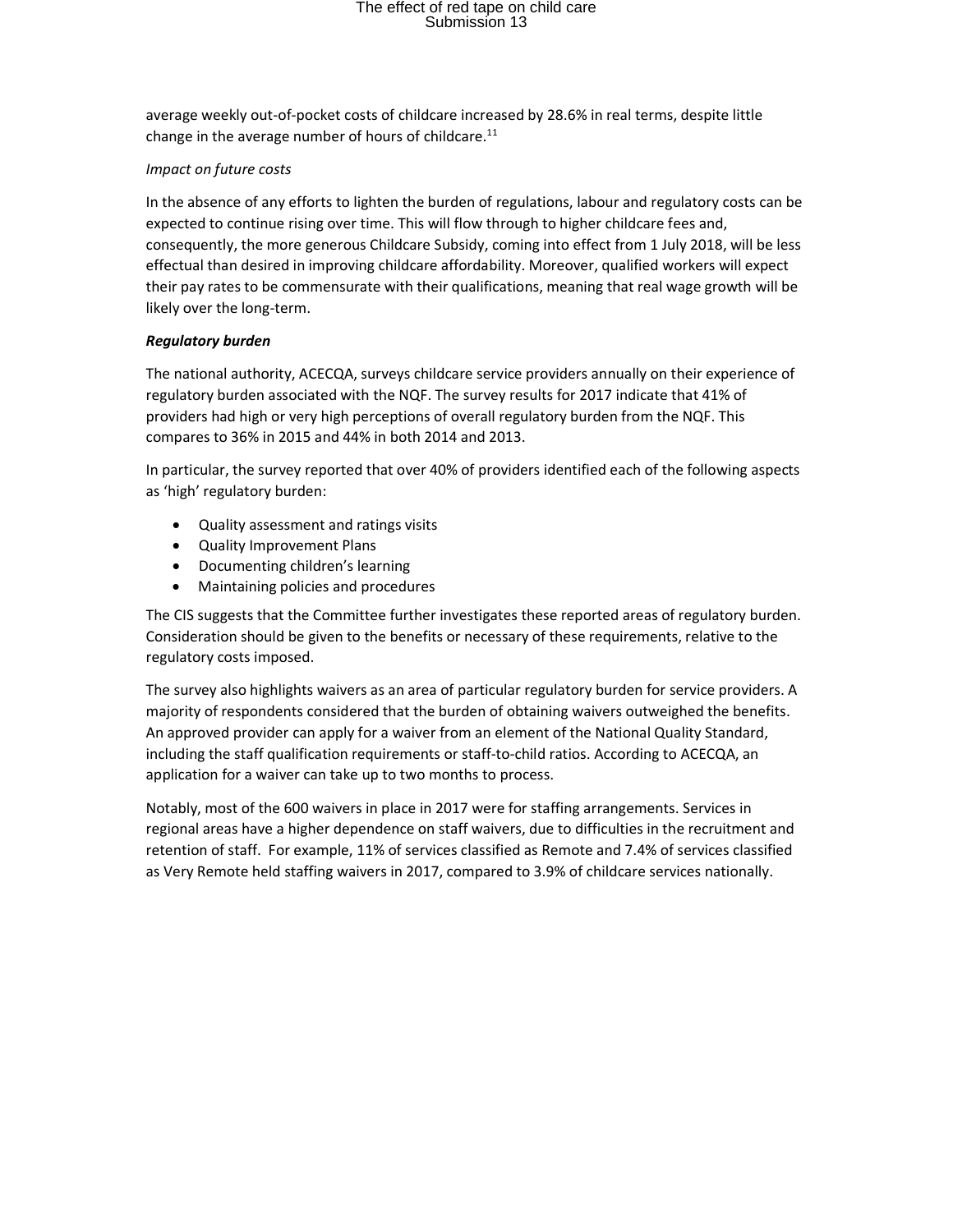## Cost of subsidies

As referenced earlier in this submission, out-of-pockets costs of childcare have increased significantly since the introduction of the NFQ, with average weekly costs growing by 28.6% in real terms between 2011 and 2017. At the same time, public expenditure on childcare fee assistance has grown by 42% since the introduction of the NQF, or at an annualised rate of 7%.

This real growth in public expenditure is not expected to abate any time soon. Taxpayer-funded fee assistance, due to be restructured as the new Child Care Subsidy from 1 July 2018, is forecasted to increase from \$7.2 billion in 2017-18 to more than \$9.5 billion in 2021-22. This translates to an increase of 32.8% over the next four years. The growing cost of subsidising childcare makes it even more critical to prevent unnecessary regulatory costs from being passed on to parents and taxpayers.

#### Assessing the benefits of regulation

### Quality in childcare: the evidence base

The 2014 CIS research report, Regulating for Quality in Childcare: The Evidence Base, examined the evidence base for the national staff-to-child ratios and staff qualification requirements introduced under the NQF. The report found there was little evidence — based on both Australian and international research — that the NQF staffing regulations would improve outcomes for children. In addition, the report concluded the NQF reforms would increase the cost of childcare without measurably improving quality.

The CIS encourages the Committee to consider this report as it highlights the contestability of the theoretical assumptions underpinning the NQF. A copy of the report is provided as an attachment to this submission.

Furthermore, a number of more recent studies published since 2014 have also highlighted the lack of sound evidence underpinning qualification and staffing regulations. For example:

- A study by Del Boca, Monfardini and See (2018) found that more than one year of pre-primary education had no significant effect on school outcomes in children. In addition, the study found that low staff-to-child ratios only had significant effects in limited circumstances.<sup>12</sup>
- A study by Lin and Magnuson (2018) found few associations between teacher qualification level and observed classroom quality in child care. $^{13}$  The study also indicated that teacher education had little effect in predicting children's early academic skills.
- A meta-analysis study by Vermeer et al. (2016) reported only mixed evidence of an association between structural quality factors (including staff-to-child ratios) and measures of process quality.<sup>14</sup>

#### What do parents want from childcare?

A key objective of the NQF is to allow parents to easily observe indicators of quality in childcare and therefore make optimal choices. However, following the introduction of the NQF in 2012, government research found limited awareness of the NQF among families, with parents surveyed suggesting that quality ratings for childcare services would not influence their decisions around childcare.<sup>15</sup> A separate study in 2017 also reported limited awareness of the NQF and concluded that the NQF was not meeting its intended objective to help parents select high-quality ECEC.<sup>16</sup>

In 2017, ACECQA undertook further research which found the majority of families were either unaware or unsure that childcare services were rated against the NQF. Parents also ranked the